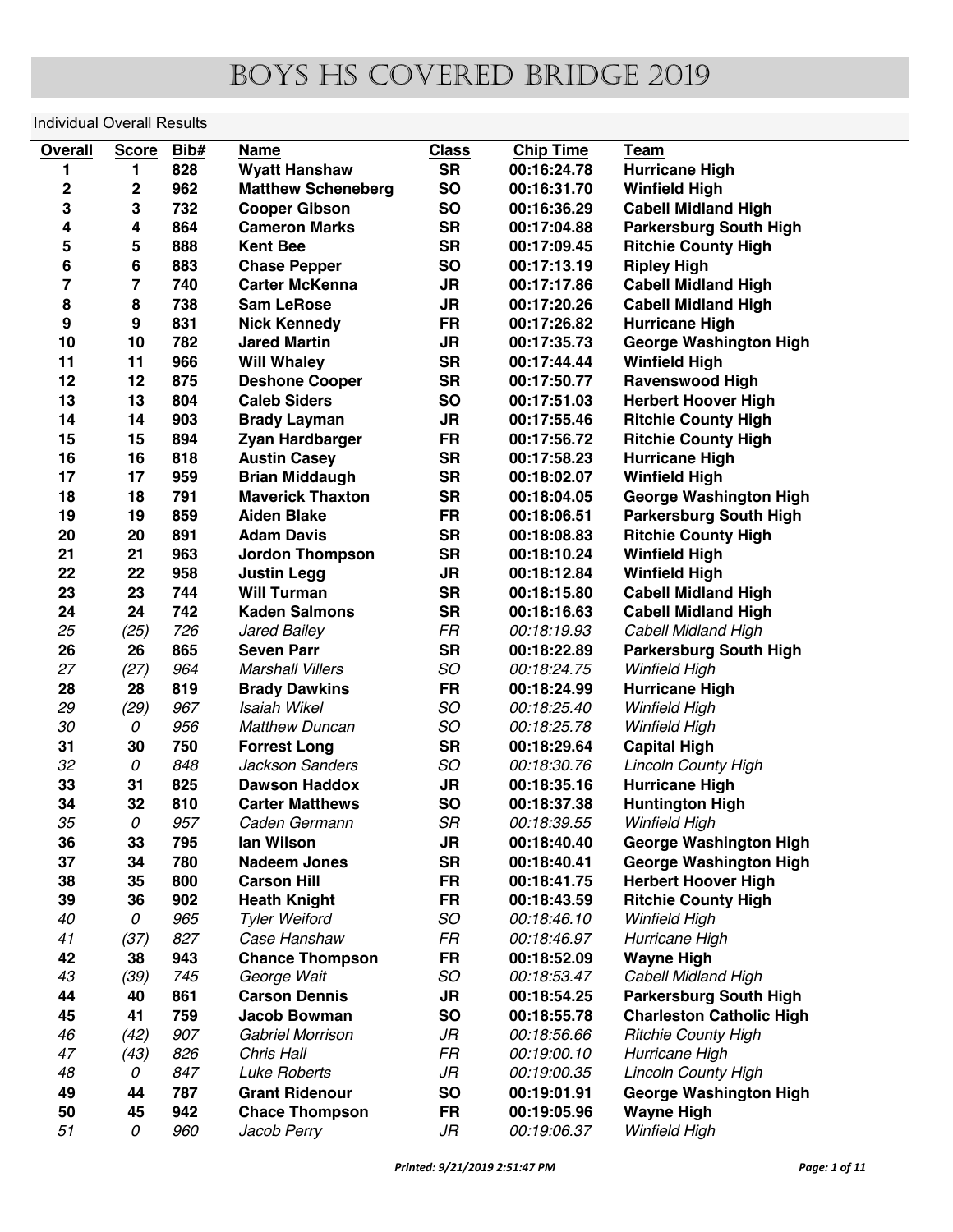| 52  | 0    | 729 | <b>Carson Blower</b>   | FR        | 00:19:08.98 | <b>Cabell Midland High</b>      |
|-----|------|-----|------------------------|-----------|-------------|---------------------------------|
| 53  | (46) | 895 | <b>Dalton Hayes</b>    | JR        | 00:19:10.36 | <b>Ritchie County High</b>      |
| 54  | 0    | 954 | Landen Bach            | FR        | 00:19:11.51 | Winfield High                   |
| 55  | 0    | 743 | <b>Trevor Straub</b>   | FR        | 00:19:13.59 | <b>Cabell Midland High</b>      |
| 56  | 47   | 812 | <b>Dustin Spencer</b>  | <b>JR</b> | 00:19:19.81 | <b>Huntington High</b>          |
| 57  | 48   | 878 | <b>Cody Smith</b>      | <b>SR</b> | 00:19:20.82 | <b>Ravenswood High</b>          |
| 58  | 49   | 880 | <b>Hunter Harper</b>   | <b>JR</b> | 00:19:22.57 | <b>Ripley High</b>              |
| 59  | 0    | 844 | Sam Warner             | FR        | 00:19:24.83 | Hurricane High                  |
| 60  | 0    | 817 | <b>Isaiah Burns</b>    | JR        | 00:19:27.21 | Hurricane High                  |
| 61  | 50   | 867 | <b>Blake Snyder</b>    | <b>SO</b> | 00:19:31.23 | <b>Parkersburg South High</b>   |
| 62  | 51   | 811 | <b>Max Specht</b>      | FR        | 00:19:35.66 | <b>Huntington High</b>          |
| 63  | 52   | 764 | <b>Hayden Kreitzer</b> | <b>FR</b> | 00:19:37.02 | <b>Charleston Catholic High</b> |
| 64  | 53   | 937 | <b>Zach Basenback</b>  | <b>JR</b> | 00:19:37.97 | <b>Wayne High</b>               |
| 65  | (54) | 857 | Caleb Akers            | SO        | 00:19:40.65 | Parkersburg South High          |
| 66  | 55   | 876 | <b>Cade Curfman</b>    | <b>FR</b> | 00:19:41.68 | <b>Ravenswood High</b>          |
| 67  | 0    | 741 | <b>Ben Parker</b>      | JR        | 00:19:44.50 | <b>Cabell Midland High</b>      |
| 68  | 0    | 893 | <b>Tatem Elliott</b>   | FR        | 00:19:47.17 | <b>Ritchie County High</b>      |
| 69  | 0    | 829 | <b>Andrew Harmon</b>   | SO        | 00:19:47.42 | Hurricane High                  |
| 70  | 56   | 754 | <b>Henry Schwartz</b>  | <b>JR</b> | 00:19:48.38 | <b>Capital High</b>             |
| 71  | 57   | 951 | <b>Logan Vance</b>     | <b>JR</b> | 00:19:51.09 | <b>Westside High School</b>     |
| 72  | 0    | 739 | Logan McFann           | FR        | 00:19:54.11 | Cabell Midland High             |
| 73  | 58   | 805 | <b>Casey Blough</b>    | <b>SR</b> | 00:19:56.01 | <b>Huntington High</b>          |
| 74  | 0    | 725 | Jacob Ashworth         | SR        | 00:19:58.24 | Cabell Midland High             |
| 75  | 0    | 822 | <b>Trenton Duncan</b>  | FR        | 00:19:58.64 | Hurricane High                  |
| 76  | 59   | 767 | <b>Nicholas Shaf</b>   | <b>SO</b> | 00:20:00.99 | <b>Charleston Catholic High</b> |
| 77  | (60) | 771 | Ryan Bazzle            | FR        | 00:20:02.07 | George Washington High          |
| 78  | 0    | 890 | Jeremiah Dalton        | FR        | 00:20:05.32 | <b>Ritchie County High</b>      |
| 79  | 61   | 749 | <b>Kolton Hoffman</b>  | <b>SO</b> | 00:20:06.15 | <b>Capital High</b>             |
| 80  | 0    | 734 | James Gibson           | FR        | 00:20:09.51 | <b>Cabell Midland High</b>      |
| 81  | 62   | 881 | <b>Levi Jones</b>      | <b>SO</b> | 00:20:09.96 | <b>Ripley High</b>              |
| 82  | 63   | 752 | <b>Braxton Perry</b>   | <b>SO</b> | 00:20:15.73 | <b>Capital High</b>             |
| 83  | 64   | 768 | <b>Mackey Stone</b>    | <b>SO</b> | 00:20:16.37 | <b>Charleston Catholic High</b> |
| 84  | (65) | 863 | Miciah Jones           | FR        | 00:20:21.77 | Parkersburg South High          |
| 85  | 66   | 813 | <b>Izzac Tate</b>      | JR        | 00:20:29.11 | <b>Huntington High</b>          |
| 86  | 67   | 802 | <b>Holden McClung</b>  | JR        | 00:20:34.28 | <b>Herbert Hoover High</b>      |
| 87  | (68) | 775 | Luke Graham            | SO        | 00:20:36.72 | George Washington High          |
| 88  | 69   | 944 | <b>Kody Blackburn</b>  | <b>FR</b> | 00:20:37.31 | <b>Westside High School</b>     |
| 89  | 0    | 736 | Jaden Huffman          | SO        | 00:20:40.11 | Cabell Midland High             |
| 90  | 0    | 901 | <b>Creed Knight</b>    | JR        | 00:20:40.74 | <b>Ritchie County High</b>      |
| 91  | 0    | 897 | Logan Hostuttler       | SR        | 00:20:42.16 | <b>Ritchie County High</b>      |
| 92  | 0    | 858 | Evan Barker            | SO        | 00:20:42.98 | Parkersburg South High          |
| 93  | 0    | 781 | Rohen Jones            | FR        | 00:20:45.48 | George Washington High          |
| 94  | 0    | 860 | <b>Andrew Bush</b>     | JR        | 00:20:47.34 | Parkersburg South High          |
| 95  | 70   | 915 | <b>Cavin White</b>     | <b>SO</b> | 00:20:47.56 | <b>Scott High</b>               |
| 96  | 71   | 765 | <b>Michael Ojeda</b>   | JR        | 00:20:51.14 | <b>Charleston Catholic High</b> |
| 97  | 0    | 955 | <b>Tyler Davis</b>     | SO        | 00:20:53.15 | Winfield High                   |
| 98  | 72   | 939 | <b>Blane Brumfield</b> | <b>SO</b> | 00:20:56.62 | <b>Wayne High</b>               |
| 99  | 0    | 820 | <b>Christian Deiss</b> | SO        | 00:20:58.30 | Hurricane High                  |
| 100 | 0    | 872 | <b>Ethan Scott</b>     | SR        | 00:20:59.39 | <b>Point Pleasant High</b>      |
| 101 | 0    | 896 | JD Henderson           | SO        | 00:21:05.06 | <b>Ritchie County High</b>      |
| 102 | (73) | 808 | Aiden Harshbarger      | SO        | 00:21:05.85 | Huntington High                 |
| 103 | 0    | 920 | <b>Zach Tolley</b>     | JR        | 00:21:05.88 | Sissonville High                |
| 104 | 0    | 824 | <b>Benjie Greene</b>   | SR        | 00:21:08.54 | Hurricane High                  |
| 105 | 0    | 837 | <b>Reid Pennington</b> | FR        | 00:21:09.90 | Hurricane High                  |
| 106 | 74   | 854 | <b>Leo Parrish</b>     | <b>SR</b> | 00:21:11.09 | <b>Nitro High</b>               |
| 107 | 0    | 783 | Jackson Mayo           | SO        | 00:21:18.31 | George Washington High          |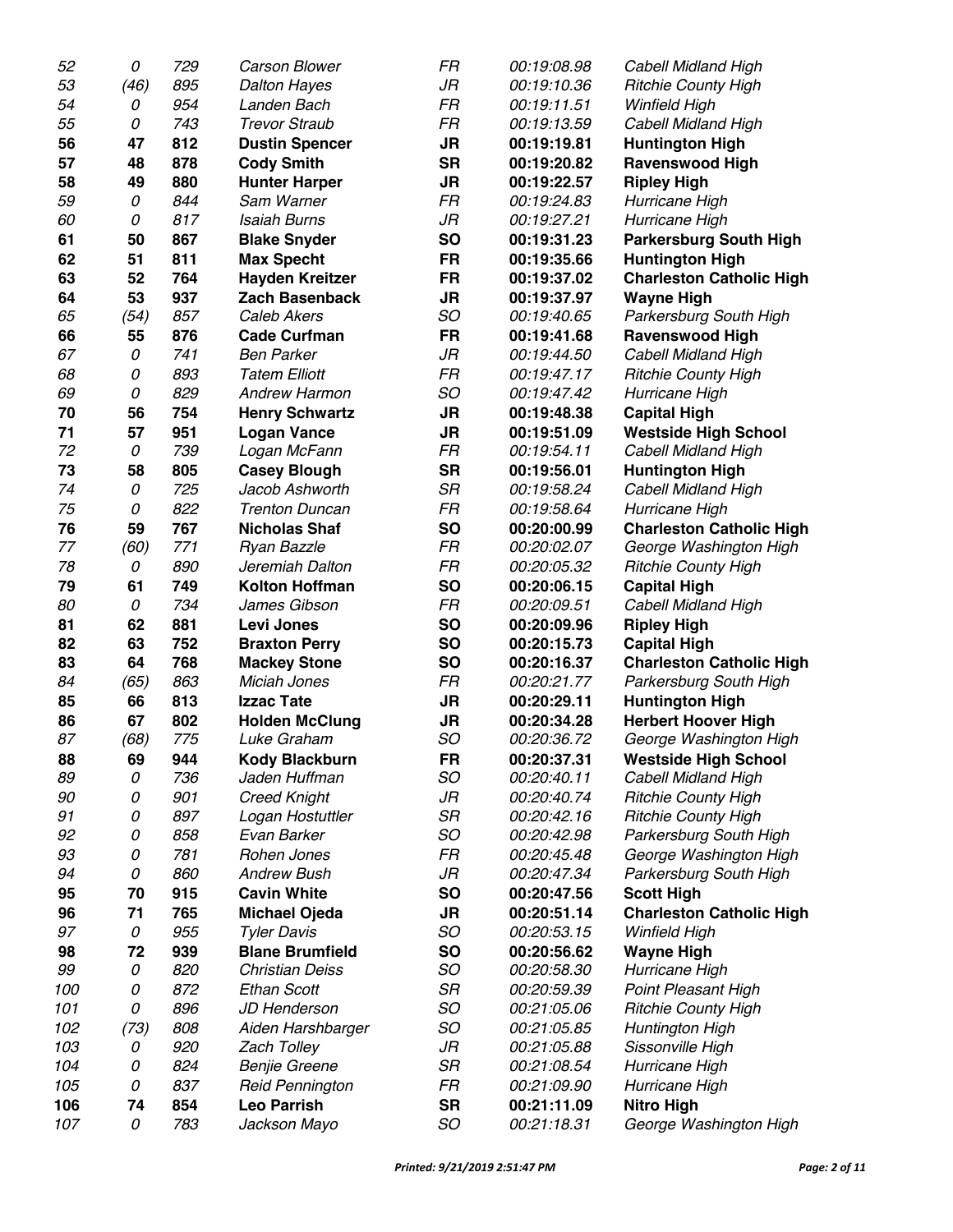| 108        | 75   | 913 | <b>Anthony Jarrell</b>                     | JR        | 00:21:23.38 | <b>Scott High</b>                                      |
|------------|------|-----|--------------------------------------------|-----------|-------------|--------------------------------------------------------|
| 109        | 0    | 777 | <b>Tyrone Hairston</b>                     | FR        | 00:21:27.20 | George Washington High                                 |
| 110        | 76   | 882 | <b>Cole Neal</b>                           | <b>SO</b> | 00:21:29.37 | <b>Ripley High</b>                                     |
| 111        | 77   | 755 | <b>Jackson Sorrells</b>                    | <b>JR</b> | 00:21:31.72 | <b>Capital High</b>                                    |
| 112        | (78) | 807 | Pete Burbery                               | SR        | 00:21:32.52 | Huntington High                                        |
| 113        | 79   | 849 | <b>Caleb Cowger</b>                        | <b>SR</b> | 00:21:34.55 | <b>Nitro High</b>                                      |
| 114        | 0    | 724 | Josh Adkins                                | <b>SR</b> | 00:21:38.90 | Cabell Midland High                                    |
| 115        | 0    | 757 | Mark McCoy                                 | SO        | 00:21:42.93 | Chapmanville High                                      |
| 116        | 80   | 877 | <b>Houston Kessell</b>                     | <b>JR</b> | 00:21:43.56 | <b>Ravenswood High</b>                                 |
| 117        | 81   | 874 | <b>Ethan Chase</b>                         | <b>SR</b> | 00:21:44.55 | <b>Ravenswood High</b>                                 |
| 118        | 0    | 840 | <b>Hunter Richmond</b>                     | <b>SR</b> | 00:21:47.14 | Hurricane High                                         |
| 119        | (82) | 760 | Logan Bowman                               | SR        | 00:21:47.38 | Charleston Catholic High                               |
| 120        | 0    | 868 | Lucas Wheeler                              | FR        | 00:21:49.41 | Parkersburg South High                                 |
| 121        | (83) | 879 | <b>Justin Smith</b>                        | FR        | 00:21:51.02 | Ravenswood High                                        |
| 122        | 0    | 773 | Clark Gillispie                            | FR        | 00:21:51.75 | George Washington High                                 |
| 123        | 84   | 884 | <b>Garrison Phillips</b>                   | <b>SR</b> | 00:21:52.08 | <b>Ripley High</b>                                     |
| 124        | 0    | 845 | <b>Thomas Witte</b>                        | JR        | 00:21:52.10 | Hurricane High                                         |
| 125        | 85   | 921 | <b>Dakota Arthur</b>                       | <b>SO</b> | 00:21:52.99 | <b>South Charleston High</b>                           |
| 126        | 0    | 908 | <b>Colin Murphy</b>                        | FR        | 00:21:55.40 | <b>Ritchie County High</b>                             |
| 127        | (86) | 766 | Sam Rago                                   | FR        | 00:21:56.01 | Charleston Catholic High                               |
| 128        | 0    | 838 | Skylar Pennington                          | SR        | 00:22:03.21 | Hurricane High                                         |
| 129        | 0    | 870 | <b>Hector Castillo</b>                     | SO        | 00:22:06.49 | <b>Point Pleasant High</b>                             |
| 130        | 0    | 887 | <b>Mark Baker</b>                          | SR        | 00:22:12.06 | <b>Ritchie County High</b>                             |
| 131        | 0    | 730 | <b>Braden Elswick</b>                      | FR        | 00:22:18.32 | <b>Cabell Midland High</b>                             |
| 132        | 0    | 746 | Ty Watts                                   | JR        | 00:22:20.01 | Cabell Midland High                                    |
| 133        | 0    | 728 | Jaxson Bazemore                            | FR        | 00:22:21.96 | <b>Cabell Midland High</b>                             |
| 134        | 0    | 889 | <b>Rory Bunner</b>                         | SO        | 00:22:24.34 | <b>Ritchie County High</b>                             |
| 135        | (87) | 873 | <b>Blair Anderson</b>                      | FR        | 00:22:26.43 | Ravenswood High                                        |
| 136        | 0    | 910 | <b>Dalton Settle</b>                       | FR        | 00:22:27.91 |                                                        |
| 137        | 0    | 761 | Parker Bragg                               | JR        | 00:22:29.35 | <b>Ritchie County High</b><br>Charleston Catholic High |
| 138        | 0    | 814 | <b>Kirk White</b>                          | JR        | 00:22:32.52 |                                                        |
|            | 88   | 940 |                                            | <b>SR</b> | 00:22:36.00 | Huntington High                                        |
| 139<br>140 | 0    | 871 | <b>Wyat Draper</b><br><b>Isaac Daniels</b> | SR        | 00:22:36.77 | <b>Wayne High</b>                                      |
|            | 0    | 866 | Nathan Plotner                             | FR        | 00:22:36.98 | <b>Point Pleasant High</b>                             |
| 141<br>142 |      |     | <b>Thomas Miracle</b>                      | SO        |             | Parkersburg South High                                 |
|            | 0    | 906 |                                            |           | 00:22:38.70 | <b>Ritchie County High</b>                             |
| 143        | 89   | 922 | <b>Calijah Burton</b>                      | <b>SR</b> | 00:22:51.05 | <b>South Charleston High</b>                           |
| 144        | 90   | 796 | <b>Elliott Chandler</b>                    | SO        | 00:22:51.91 | <b>Herbert Hoover High</b>                             |
| 145        | 0    | 898 | Jordan Jones                               | SO        | 00:22:52.11 | <b>Ritchie County High</b>                             |
| 146        | 0    | 792 | John Ward                                  | JR        | 00:22:58.96 | George Washington High                                 |
| 147        | 0    | 892 | <b>Brenden Davis</b>                       | SR        | 00:23:05.70 | <b>Ritchie County High</b>                             |
| 148        | 0    | 917 | Stevie McCollam                            | JR        | 00:23:05.95 | Sissonville High                                       |
| 149        | 0    | 961 | <b>Alex Samson</b>                         | SO        | 00:23:08.07 | Winfield High                                          |
| 150        | 0    | 721 | <b>Wyatt Hawkins</b>                       | JR        | 00:23:09.46 | <b>Buffalo High</b>                                    |
| 151        | 0    | 835 | <b>McKinley Morgan</b>                     | SR        | 00:23:13.78 | Hurricane High                                         |
| 152        | 91   | 797 | <b>Tyler Cummings</b>                      | <b>FR</b> | 00:23:14.16 | <b>Herbert Hoover High</b>                             |
| 153        | 0    | 770 | Charlie Baldwin                            | SO        | 00:23:16.22 | George Washington High                                 |
| 154        | 0    | 862 | Kaden Goodwin                              | FR        | 00:23:16.82 | Parkersburg South High                                 |
| 155        | 92   | 946 | <b>Elijah Ellis</b>                        | FR        | 00:23:16.83 | <b>Westside High School</b>                            |
| 156        | 0    | 904 | Ryan Lynch                                 | SO        | 00:23:17.57 | <b>Ritchie County High</b>                             |
| 157        | 0    | 815 | <b>Christian Blevins</b>                   | SR        | 00:23:19.11 | Hurricane High                                         |
| 158        | 0    | 905 | <b>Rowan Mallery</b>                       | FR        | 00:23:25.92 | <b>Ritchie County High</b>                             |
| 159        | (93) | 753 | Luke Ruhnke                                | JR        | 00:23:26.75 | Capital High                                           |
| 160        | 0    | 823 | Logan Gillenwater                          | JR        | 00:23:28.01 | Hurricane High                                         |
| 161        | (94) | 801 | <b>Matthew Lipscomb</b>                    | JR        | 00:23:28.65 | <b>Herbert Hoover High</b>                             |
| 162        | (95) | 756 | Oliver Wade                                | FR        | 00:23:32.13 | Capital High                                           |
| 163        | 96   | 926 | <b>Drew Holland</b>                        | <b>SR</b> | 00:23:33.81 | <b>South Charleston High</b>                           |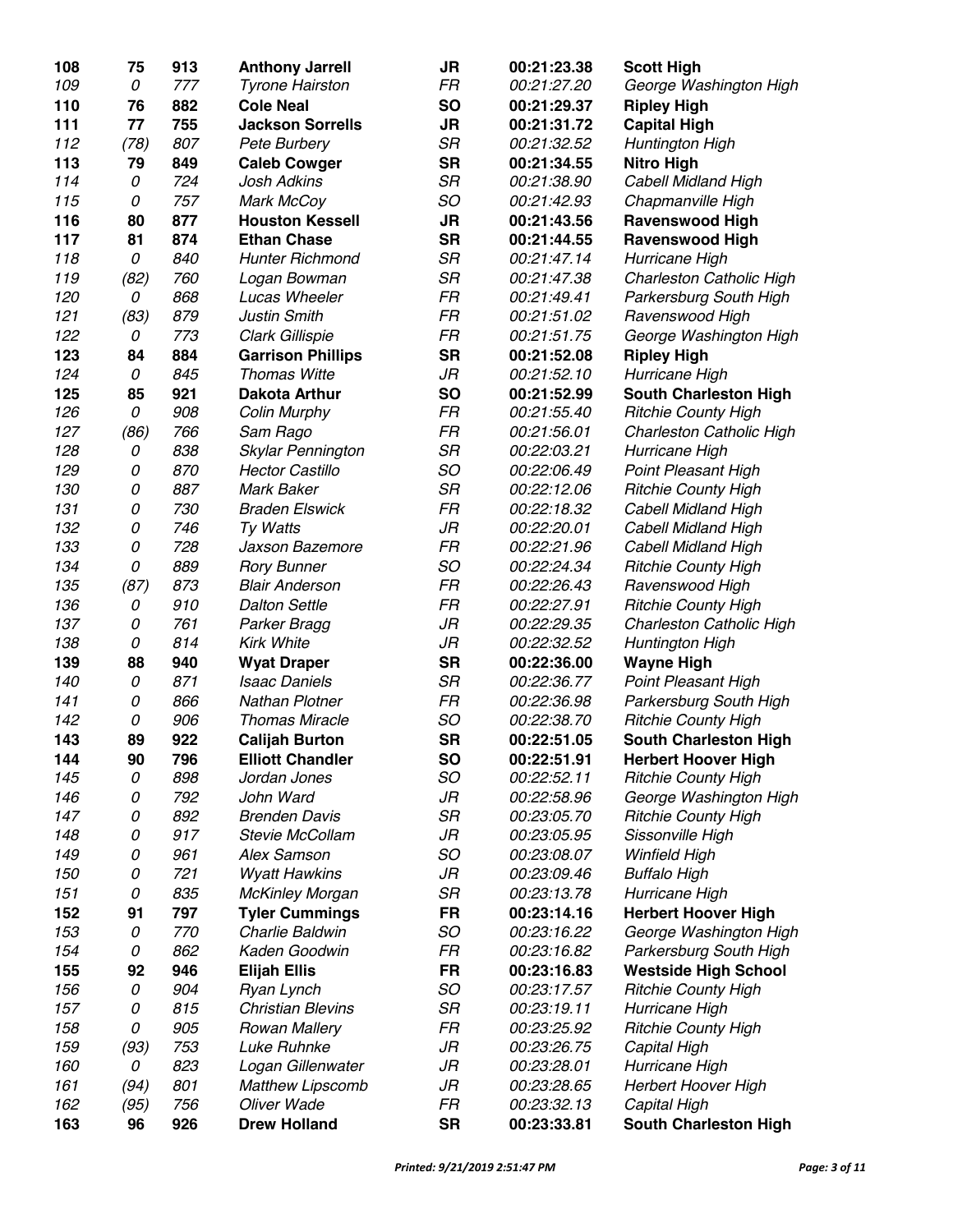| 164 | (97)  | 938 | Carson Boothe              | <b>SR</b> | 00:23:37.80 | Wayne High                   |
|-----|-------|-----|----------------------------|-----------|-------------|------------------------------|
| 165 | 98    | 930 | <b>Caleb Reynolds</b>      | <b>FR</b> | 00:23:41.55 | <b>South Charleston High</b> |
| 166 | 99    | 923 | <b>Ford Clark</b>          | <b>SR</b> | 00:23:42.08 | <b>South Charleston High</b> |
| 167 | 0     | 762 | <b>Alex Fizer</b>          | SO        | 00:23:47.71 | Charleston Catholic High     |
| 168 | 0     | 830 | Clay Jackson               | JR        | 00:23:52.84 | Hurricane High               |
| 169 | 0     | 832 | <b>Andrew Marinacci</b>    | FR        | 00:24:02.48 | Hurricane High               |
| 170 | 100   | 852 | <b>Braxton Layda</b>       | <b>JR</b> | 00:24:07.70 | <b>Nitro High</b>            |
| 171 | 0     | 727 | <b>Justin Bailey</b>       | SO        | 00:24:10.25 | <b>Cabell Midland High</b>   |
| 172 | 0     | 720 | <b>Justus Harris</b>       | FR        | 00:24:10.26 | <b>Buffalo High</b>          |
| 173 | 0     | 774 | Samuel Goodwin             | SO        | 00:24:11.41 | George Washington High       |
| 174 | 101   | 850 | Carter Igo                 | <b>SR</b> | 00:24:16.25 | <b>Nitro High</b>            |
| 175 | 0     | 737 | Jonah King                 | <b>FR</b> | 00:24:19.89 | Cabell Midland High          |
| 176 | 0     | 806 | Lukas Bryant               | FR        | 00:24:27.27 | Huntington High              |
| 177 | 102   | 916 | Logan Workman              | <b>SO</b> | 00:24:36.23 | <b>Scott High</b>            |
| 178 | 0     | 793 | <b>Patrick Ward</b>        | FR        | 00:24:37.66 | George Washington High       |
| 179 | 0     | 790 | <b>Austin Silva</b>        | FR        | 00:24:40.98 | George Washington High       |
| 180 | 0     | 843 | Jaxon Smith                | $J\!R$    | 00:24:49.51 | Hurricane High               |
| 181 | (103) | 799 | <b>Ryne Geary</b>          | FR        | 00:25:21.66 | Herbert Hoover High          |
| 182 | 0     | 899 | Michael Jones              | <b>SR</b> | 00:25:44.89 | <b>Ritchie County High</b>   |
| 183 | (104) | 886 | <b>Trey Starcher</b>       | $J\!R$    | 00:26:19.67 | <b>Ripley High</b>           |
| 184 | 0     | 735 | lan Hoopes                 | JR        | 00:26:27.70 | <b>Cabell Midland High</b>   |
| 185 | 0     | 918 | <b>Nicklas Parsons</b>     | SO        | 00:26:47.82 | Sissonville High             |
| 186 | (105) | 934 | Leyton Watts               | SO        | 00:27:10.78 | South Charleston High        |
| 187 | 0     | 785 | Jason Payne                | FR        | 00:27:15.27 | George Washington High       |
| 188 | 0     | 809 | <b>Brandon Mansfield</b>   | FR        | 00:27:24.32 | Huntington High              |
| 189 | 0     | 723 | Malachi Webb               | <b>FR</b> | 00:27:25.91 | <b>Buffalo High</b>          |
| 190 | 0     | 758 | <b>Matthew Ayoob</b>       | <b>SR</b> | 00:27:32.64 | Charleston Catholic High     |
| 191 | 106   | 912 | <b>Griffin Bennett</b>     | <b>FR</b> | 00:27:45.39 | <b>Scott High</b>            |
| 192 | 0     | 842 | Jackson Simpkins           | FR        | 00:27:46.61 | Hurricane High               |
| 193 | 107   | 851 | <b>Reece Lawson</b>        | <b>FR</b> | 00:27:56.92 | <b>Nitro High</b>            |
| 194 | 0     | 900 | Anden Keen                 | SO        | 00:28:01.10 | <b>Ritchie County High</b>   |
| 195 | 108   | 945 | <b>Delwood Blankenship</b> | <b>JR</b> | 00:28:17.12 | <b>Westside High School</b>  |
| 196 | 0     | 748 | Seth Hargis                | <b>FR</b> | 00:29:33.99 | Capital High                 |
| 197 | 0     | 909 | Gabe Murphy                | <b>SR</b> | 00:29:42.68 | <b>Ritchie County High</b>   |
| 198 | 109   | 949 | <b>Aydan Nash</b>          | <b>FR</b> | 00:30:28.15 | <b>Westside High School</b>  |
| 199 | (110) | 928 | <b>Cameron Mace</b>        | FR        | 00:30:46.51 | South Charleston High        |
| 200 | 0     | 931 | <b>Mathew Rucker</b>       | <b>SR</b> | 00:30:53.56 | South Charleston High        |
| 201 | 0     | 935 | William Winfree            | SO        | 00:31:20.24 | South Charleston High        |
| 202 | 0     | 747 | <b>Micah Foster</b>        | $J\!R$    | 00:31:41.31 | Capital High                 |
| 203 | 111   | 914 | <b>Chase Toler</b>         | <b>FR</b> | 00:32:29.70 | <b>Scott High</b>            |
| 204 | 0     | 778 | Chase Henderson            | <b>FR</b> | 00:32:50.05 | George Washington High       |

Team Overall Results **non-Scoring Teams** 

| <b>Place</b>   | Name                          | <b>Average Time</b> | <b>Score</b> | Name                | <b>Average Time</b> | <b>Finishers</b> |
|----------------|-------------------------------|---------------------|--------------|---------------------|---------------------|------------------|
|                | <b>Cabell Midland High</b>    | 00:17:33.37         | 65           | Point Pleasant High | 00:21:54.22         | 3                |
| $\overline{2}$ | Winfield High                 | 00:17:44.26         | 73           | Sissonville High    | 00:23:39.88         | 3                |
| 3              | Hurricane High                | 00:17:46.00         | 85           | <b>Buffalo High</b> | 00:24:55.21         | 3                |
| 4              | <b>Ritchie County High</b>    | 00:17:58.81         | 90           | Lincoln County High | 00:18:45.55         | 2                |
| 5              | <b>Parkersburg South High</b> | 00:18:23.95         | 139          | Chapmanville High   | 00:21:42.92         |                  |
| 6              | George Washington High        | 00:18:24.50         | 139          |                     |                     |                  |
| 7              | <b>Huntington High</b>        | 00:19:35.59         | 254          |                     |                     |                  |
| 8              | Ravenswood High               | 00:20:04.27         | 276          |                     |                     |                  |
| 9              | <b>Ripley High</b>            | 00:20:01.43         | 277          |                     |                     |                  |

| Name                | <b>Average Time</b> | <b>Finishers</b> |
|---------------------|---------------------|------------------|
| Point Pleasant High | 00:21:54.22         | 3                |
| Sissonville High    | 00:23:39.88         | 3                |
| <b>Buffalo High</b> | 00:24:55.21         | 3                |
| Lincoln County High | 00:18:45.55         | 2                |
| Chapmanville High   | 00:21:42.92         |                  |

| -11 | <b>Capital High</b>        | 00:20:02 (82ed: 9/21/2807 2: |     |
|-----|----------------------------|------------------------------|-----|
| 12  | <b>Herbert Hoover High</b> | 00:20:38.63                  | 296 |
| 13  | Wayne High                 | 00:20:13.73                  | 296 |
| -14 | Westside High School       | 00.24.3010                   | 435 |